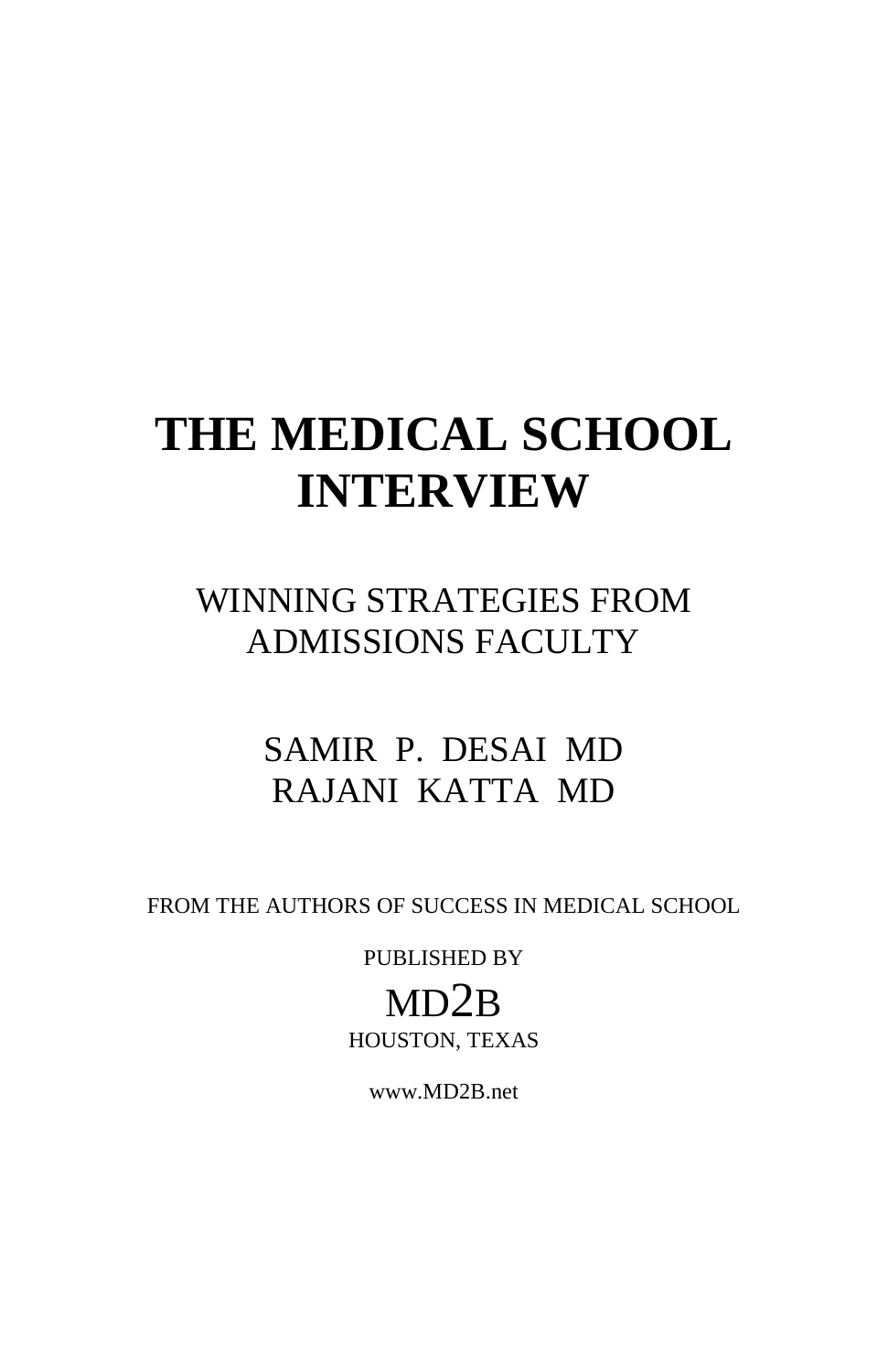### **ABOUT THE AUTHORS**

### **Samir P. Desai, M.D.**

Dr. Samir Desai serves on the faculty of the Baylor College of Medicine in the Department of Medicine where he is actively involved in medical student and resident education. He is a member of the Clerkship Directors in Internal Medicine, and the recipient of multiple teaching awards. He is an author and editor, having written fourteen books that together have sold over 150,000 copies worldwide.

His book *Success in Medical School: Insider Advice for the Preclinical Years* provides preclinical students with detailed knowledge and guidance to excel and position themselves for match success later in medical school. In 2009, he co-authored *The Successful Match: 200 Rules to Succeed in the Residency Match*, a well-regarded and highly acclaimed book that has helped thousands of residency applicants match successfully. He is also the co-author of *Success on the Wards: 250 Rules for Clerkship Success*. This book has helped thousands of medical students make the difficult transition from the preclinical to clinical years of medical school. *Success on the Wards* is a required or recommended resource at many U.S. medical schools, providing proven strategies for success in patient care, write-ups, rounds, and other vital areas.

As a faculty member, he serves on the medical school admissions and residency selection committees. His commitment to helping premedical and medical students reach their professional goals led him to develop the website TheSuccessfulMatch.com. The website's mission is to provide medical school and residency applicants with a better understanding of the selection process. Dr. Desai keeps applicants abreast of key information at The Successful Match blog.

(www.TheSuccessfulMatch.blogspot.com).

After completing his residency training in Internal Medicine at Northwestern University in Chicago, Dr. Desai had the opportunity to serve as chief medical resident. He received his M.D. degree from Wayne State University School of Medicine in Detroit, Michigan, graduating first in his class.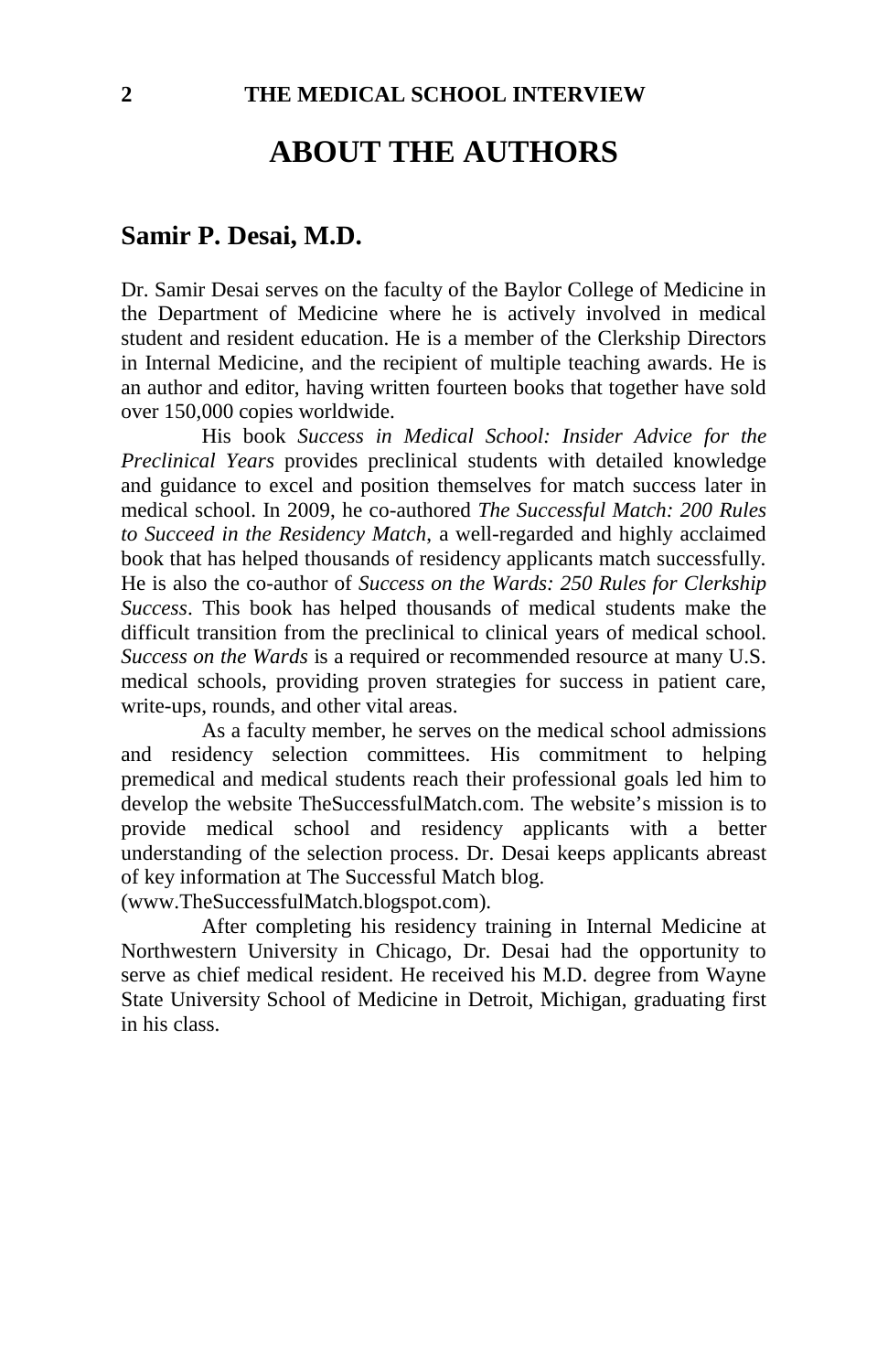#### **INTRODUCTION 3**

### **Rajani Katta, M.D.**

Dr. Rajani Katta is Professor in the Department of Dermatology at Baylor College of Medicine. She has authored over 50 scientific articles and chapters, and lectured extensively both nationally and locally on dermatology and contact dermatitis to students, residents, and physicians. She serves as the course director for dermatology in the basic science years, and has served as the clerkship director for the dermatology rotation. In these capacities, she has seen firsthand the importance of outstanding clinical evaluations in securing a position in a competitive specialty, and her insight in this area has helped students seeking these types of competitive positions.

Having advised many students over the years regarding the dermatology match process, she was determined to become expert in this area and share her knowledge, insight, and perspective. In 2009, she coauthored *The Successful Match: 200 Rules to Succeed in the Residency Match*. This book has quickly become the best-selling title in this field.

She is also the co-author of *Success on the Wards: 250 Rules for Clerkship Success*. This book has helped thousands of medical students make the difficult transition from the preclinical to clinical years of medical school. *Success on the Wards* is a required or recommended resource at many U.S. medical schools, providing proven strategies for success in patient care, write-ups, rounds, and other vital areas.

After graduating with honors from Baylor College of Medicine and completing her internship in Internal Medicine, she completed her dermatology residency at the Northwestern University School of Medicine.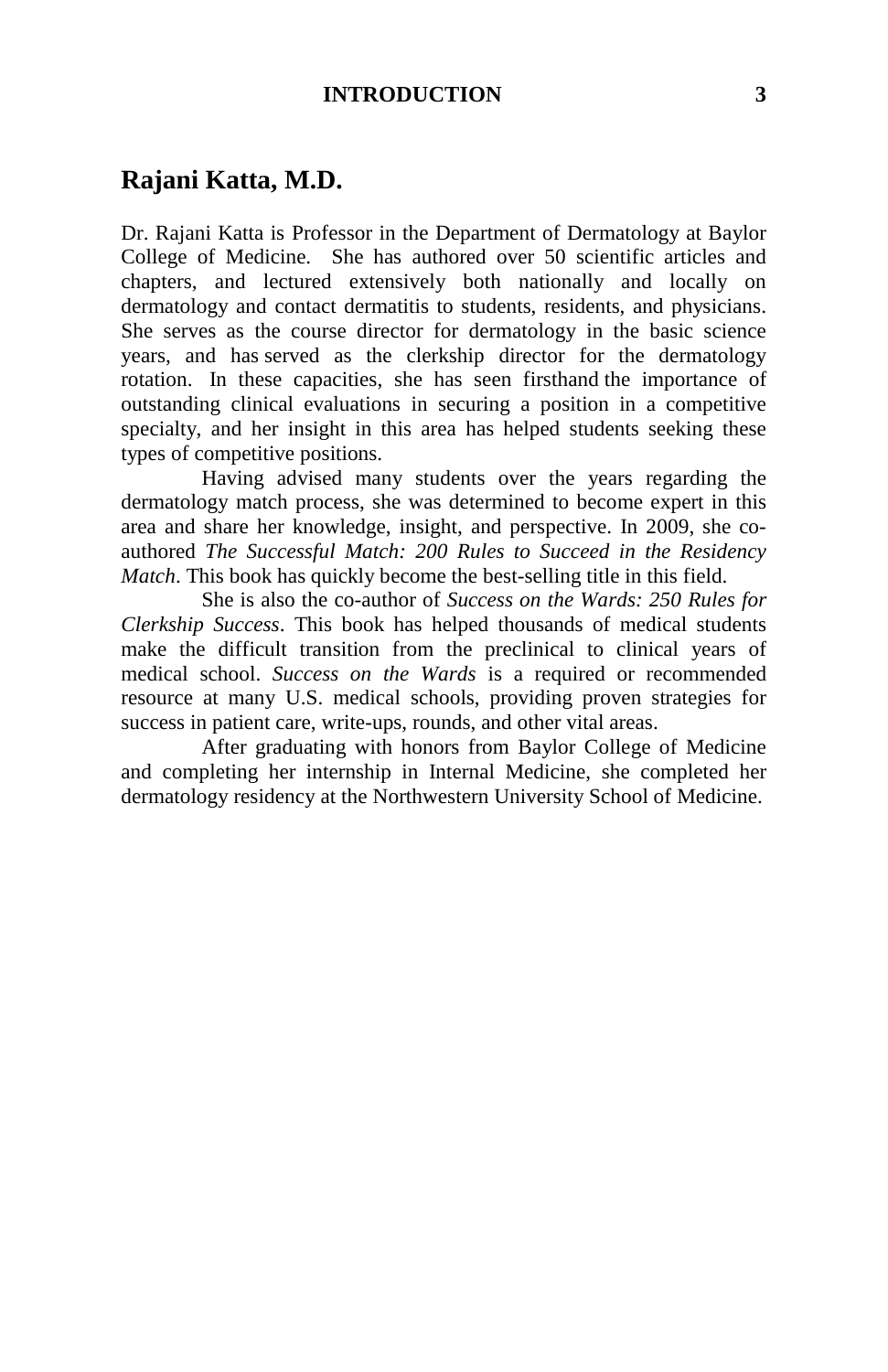### **Chapter 1**

## **Introduction**

Why do you want to be a doctor? Why did you choose to apply to our medical school?

Many interviewers will ask variations of these basic, standard questions. And many applicants will have prepared answers for these. Many applicants, though, will get it wrong.

We've interviewed hundreds of applicants. Some we've grilled and some we've coached. And from these hundreds of applicants, we've learned one thing: almost every single one could have been better.

Write down your own answers to these questions, and then take a look at our approach.

### **Why our school?**

You may be asked a number of variations of this same question:

- What qualities are you looking for in a school?
- Describe your ideal medical school.
- What interests you most about our school?
- Tell me what you know about our school.
- Why do you want to be a student here?
- What two or three things are important to you in a medical school?

While the question asks about the school, the best answers highlight the applicant. You need to make a strong case that YOU are the perfect fit for this exact school. Few applicants are able to do that well.

Here are examples of the typical responses that we've heard over the years: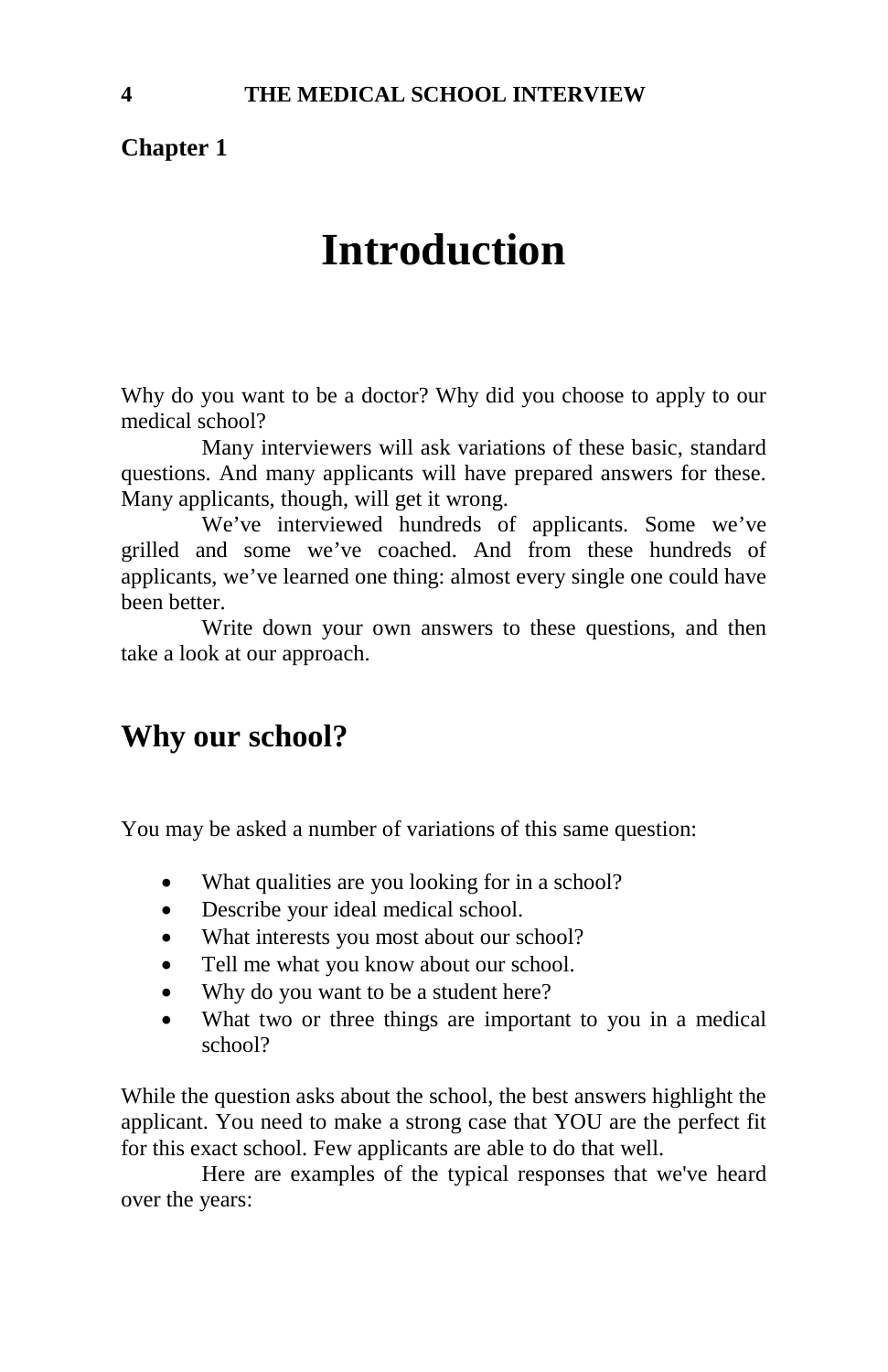"Well, I've lived here for three years so I know that I would want to live here. One of the things I like is the diversity and clinical opportunities you offer. I know I would see all kinds of different patient populations. The school has a good reputation which I know would help me get into a good residency program. The atmosphere is excellent, students help each other, and this is a place which will challenge me but not bring out the worst in me."

"I'm really looking for two things. First, a program that really integrates the clinical with the basic sciences. My impression is that [your school] does a good job with that. The second thing is the breadth of opportunities here. All the research that's going on. I can't imagine that it would be difficult to find many people I would be interested in working with."

\_\_\_\_\_\_\_\_\_\_\_\_\_\_\_\_\_\_\_\_\_\_\_\_\_

"It seems like the school will help you reach your goals. You also have a lot of hospitals you can work at. Also, I'm interested in the International Health Track."

\_\_\_\_\_\_\_\_\_\_\_\_\_\_\_\_\_\_\_\_\_\_\_\_\_

\_\_\_\_\_\_\_\_\_\_\_\_\_\_\_\_\_\_\_\_\_\_\_\_\_

"I'll get a great education here. There are so many research opportunities. And students really seem to love the school. Also, the faculty is very involved with the students. Also having all the affiliated hospitals that you have here."

\_\_\_\_\_\_\_\_\_\_\_\_\_\_\_\_\_\_\_\_\_\_\_\_\_

"The shorter basic science period really appeals to me. So does the way the basic science is structured, for example the way anatomy is spread over a number of semesters. I really like the medical center and Houston. The center is top notch."

What do all of these responses have in common? They're all underwhelming. While there a number of reasons for this, the main one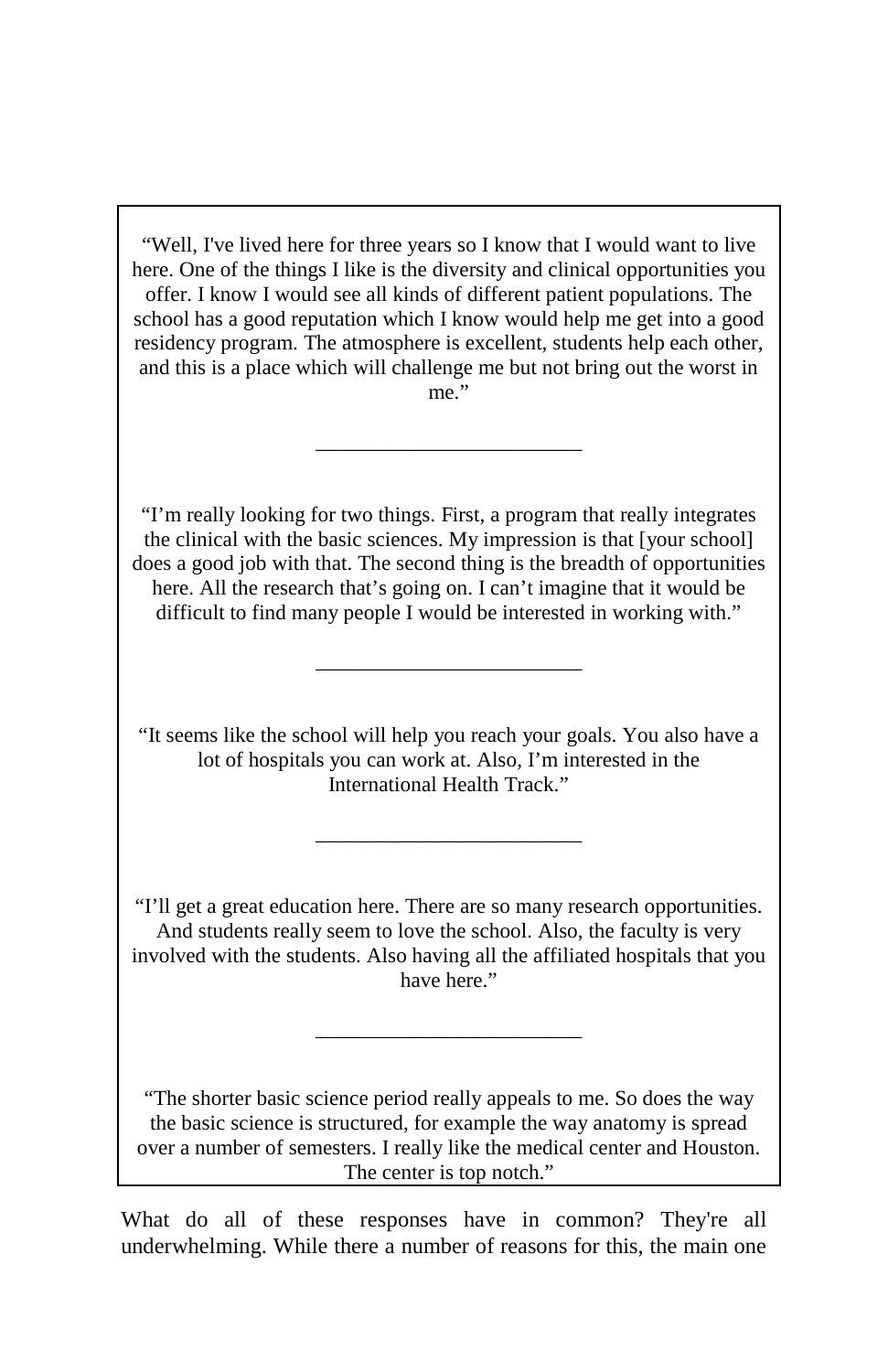is that all of these applicants end up sounding pretty generic. The responses are fine and nobody's sending up any red flags, but at the same time you'd be hard pressed to remember any of these applicants.

Why is that? First, most of these responses are too brief. Second, most of these responses lack specific details about the school, and all of them lack specific details about the applicant. Third, there's very little here that would convince the interviewer that this specific applicant would be a perfect fit with the school. And finally, there's nothing memorable in any of these responses. In other words, just about any applicant could have given the same response.

The biggest fail here is that every single applicant lost out on a valuable opportunity to impress the interviewer.

To see how a student could answer this question in a more compelling manner, let's meet Elena, an undergraduate student in Arkansas.

### **Elena's story**

Elena grew up in a medically underserved area with a significant Latino population. There were relatively few primary care physicians in her community, and even fewer specialists. Several of Elena's relatives passed away of cancer, and Elena developed an early interest in oncology. After finishing medical school, Elena hopes to pursue residency training in internal medicine followed by fellowship training in oncology. She plans to return to her hometown to practice oncology, and would be one of only two oncologists serving a four-county area. In college, Elena worked with Dr. Garcia, a dermatology faculty member at a local medical school, to develop an instructional module to help primary care physicians differentiate benign from cancerous skin lesions. The main goal was to provide a resource for primary care physicians practicing in parts of the state lacking access to dermatologists. Elena was also involved in organizing and implementing skin cancer screenings in these underserved areas.

#### **Elena's answer**

"I first heard about your school from my faculty mentor, Dr. Garcia. Your school has an excellent reputation, and she spoke very highly of the education you offer. You're also well known for quality of teaching and diversity of patients, which I value. I also would love to live in Dallas, and have family in the Fort Worth area."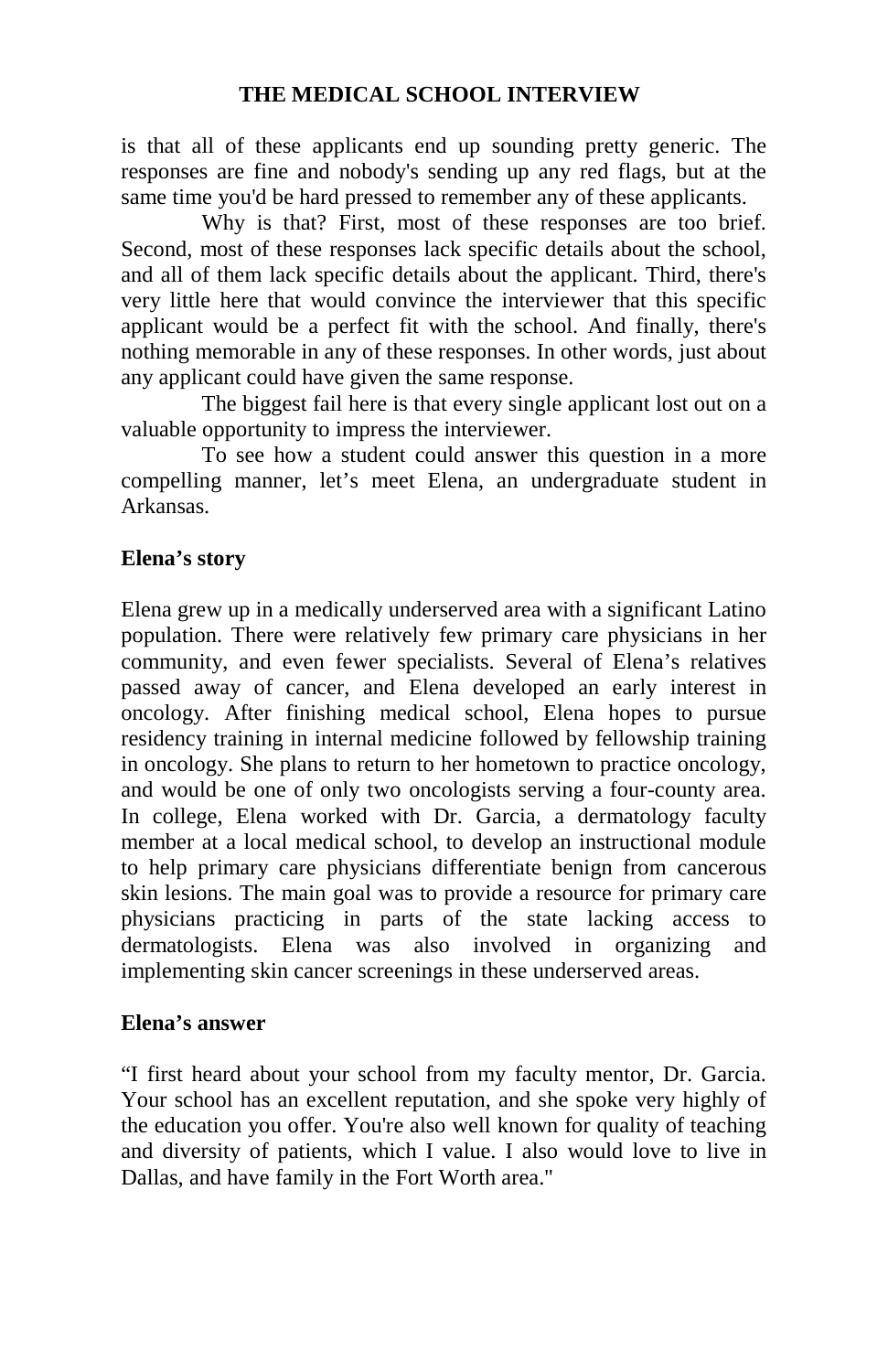### **Analyzing Elena's answer**

Be as specific as possible to confirm that your selection of their school was based on some thought and effort. Too often, applicants give a general answer. If you could give the exact same answer at another school, then your answer isn't good enough. If you examine Elena's response, you'll see that her answer, for the most part, was short on specifics. A better response is shown below.

Begin by researching the school thoroughly. What makes this school unique? What aspects of the school or its curriculum do you find particularly compelling? This information allows you to tailor your responses. In simple terms, if the school highly values research, and you have an interest or experience in that area, then you need to discuss it.

If a faculty member recommended the program, then by all means say so, as Elena did. Schools like to know that they're well regarded. Speaking with someone who has firsthand knowledge of the school also demonstrates that you've taken the time and initiative to learn as much as you can about the school. It demonstrates the seriousness of your interest.

There are also certain responses that you need to avoid at all costs. Avoid answers that confirm a disconnect between what you're seeking and what the school offers. Never put down another school. Lastly, while the geographic location of the school may be a major factor in your interest, avoid offering location as the only or initial reason for applying to the school.

#### **A better answer**

"I first learned about your school through my faculty mentor. Dr. Garcia is a graduate of your school and she's always spoken highly of the training she received. I would love to be a medical student at your school for a number of reasons. In shadowing physicians, I've learned that it's important to go to a school that places an emphasis on clinical skills. Your school has a reputation for being a leader in clinical skills development. The early patient contact, frequent observation of skills followed by regular feedback, and simulation lab are particularly appealing to me. It's also important to me that I develop a strong foundation for the practice of high quality care with patient safety in mind. That's why I'm really excited about your unique patient safety curriculum. And finally, I know that your school has a track for the underserved, and I could really see myself thriving in this track. In college, some of my most rewarding experiences occurred when I was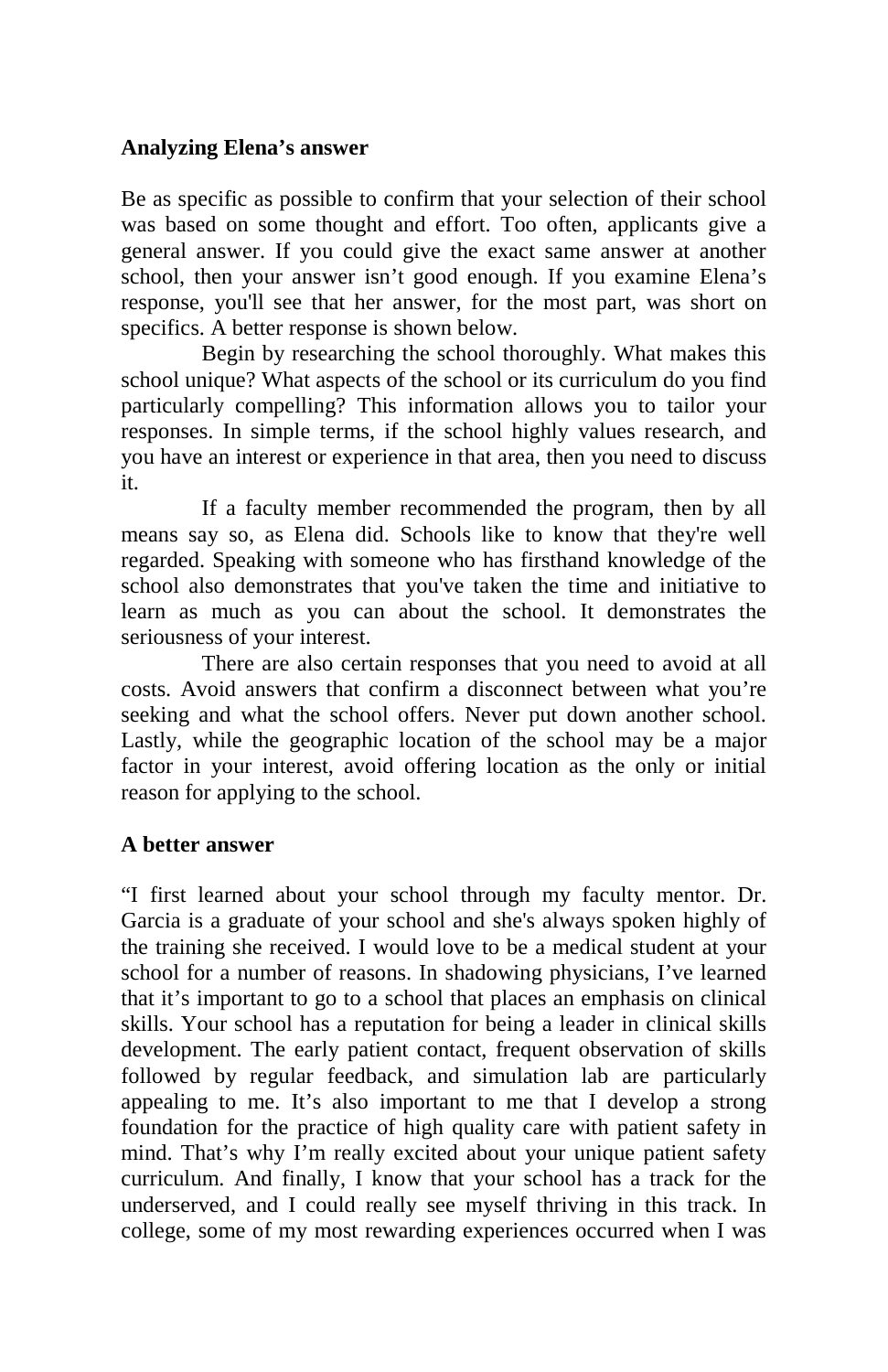involved in organizing and implementing health fairs for rural communities. Receiving education in caring for an underserved population would be fantastic because I would like to make this an important part of my future career in medicine. I grew up in a medically underserved area, and would like to return to my hometown as an internist and oncologist. On a personal note, I do have family in the Forth Worth area, and training in Dallas would allow me to spend time with family."

### **In the following pages, you'll learn how to create this type of response.**

A response that is very memorable. A response that confirms that you have the qualities that this medical school seeks. The type of response that confirms to the interviewer that you are the perfect fit for their medical school. The type of response that so impresses the interviewer that they become your advocate in committee meetings.

In the next 200+ pages, we'll review, in depth, the medical school interview. You'll learn how critical the interview is in the admissions process. The Association of American Medical Colleges (AAMC) evaluated the importance of 12 variables on admissions decisions. Of these, the MCAT score was rated sixth. Cumulative science and math GPA was rated third.

### **The most important factor in admissions decisions was, in fact, the interview.**

You'll learn why the interview is so important to admissions officers. It's widely recognized that the best physicians have more than just great scores and grades. The most effective physicians display a number of non-academic attributes. These traits are difficult to evaluate, and admissions officers rely on the interview to help assess these traits. In Chapter 3 we present the results of a survey of admissions officers that focuses on traits that are valued in future physicians. Over 20 traits are ranked, including such items as motivation for a medical career, empathy, personal maturity, service orientation, and leadership.

Research has also identified qualities that may hurt your chances for admission. Some of these qualities can be surprisingly easy to display in the high-pressure setting of an interview. It's easy to predict that schools don't seek out blunt or uninhibited applicants, but even traits such as self-critical or apologizing can hurt your chances.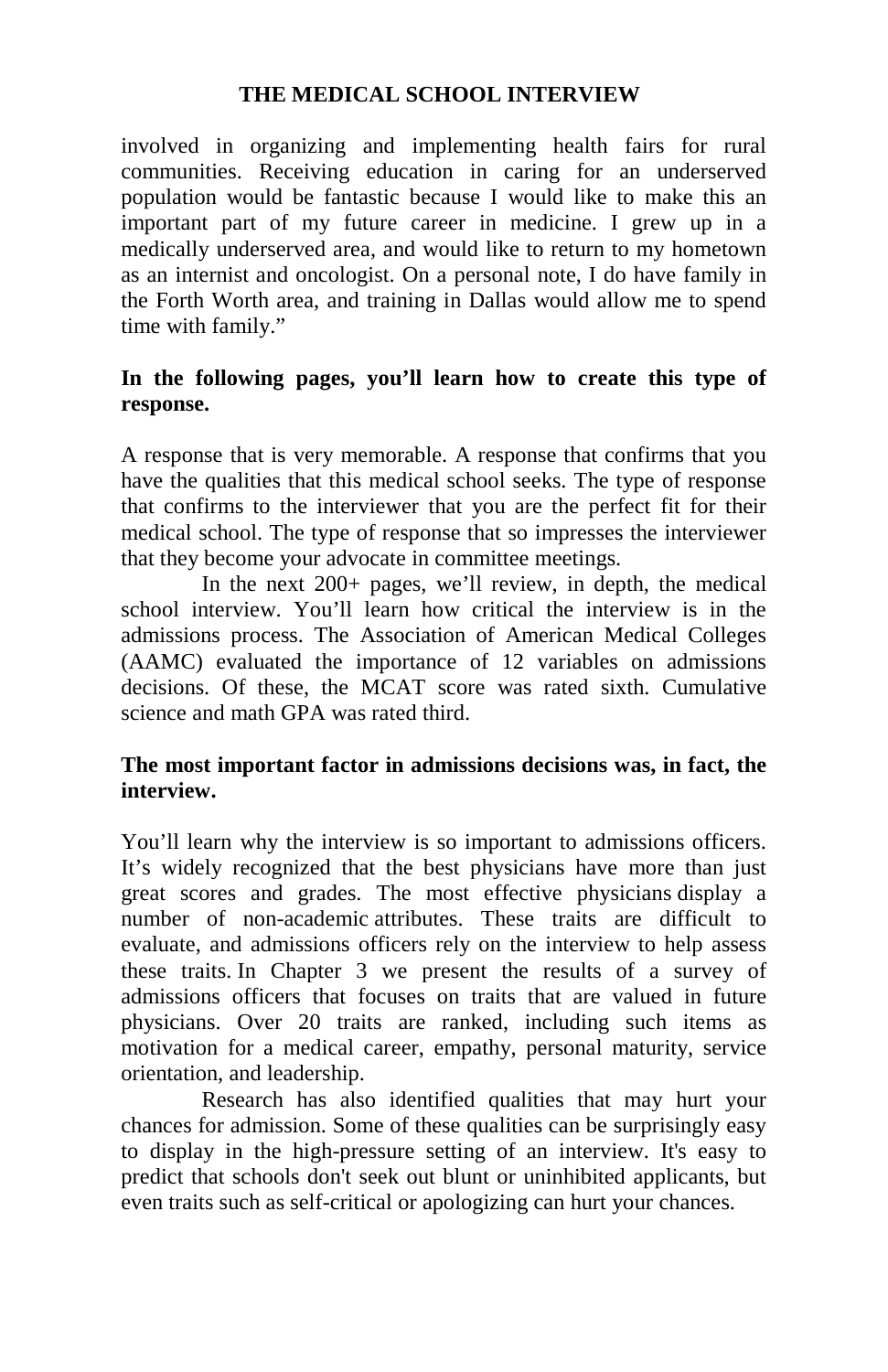You'll learn how to research the medical school, and how to determine the type of student that the school seeks. With an analysis of your own strengths and skills, you can begin to tailor your responses. Chapter 9 reviews the typical interview questions, and provides examples of other students' thoughtful, tailored, and memorable responses.

In the past, students could focus just on these types of standard interview questions. Why do you want to be a doctor? Why are you interested in our school? What are your strengths? While some schools still utilize the standard format of one interviewer speaking to one applicant for 30 minutes, many schools are adopting other formats.

Are you prepared for the MMI? This format has been utilized by such diverse medical schools as Stanford, Oregon Health Sciences University, Virginia Tech, UC Davis, and University of Cincinnati, among others. In the multiple mini-interview, the applicant moves from one station to another over a two-hour period. At each station, he or she is asked to respond to a question, a short structured scenario, or even a task. In Chapter 5, you'll learn more about the MMI, as well as the behavioral interview, the panel interview, and the group interview, among others.

In the following chapters, we review, in detail, other important aspects of the interview. You'll learn how to maximize your interview preparation, and what to expect on the typical interview day. We review the common pitfalls that we've seen multiple applicants make, over and over again, every interview season. You'll even learn about the best thank you notes, how to handle an offer of acceptance, and what to do if you're on the waitlist.

The recommendations in this book are based on multiple sources. Throughout the book, you'll see quotes from many different admissions officers. There's also been a substantial body of research on the topic of predicting which applicants will make the best physicians. We've included the results of these research studies, which have shaped and guided our recommendations. Lastly, the recommendations are based on extensive discussions with admissions faculty as well as applicants. Dr. Desai has served on the admissions committee at Baylor College of Medicine for over 10 years. He also provides interview preparation services for applicants to other medical schools, and both he and Dr. Katta have advised many applicants as they prepare for the residency match. The Successful Match is the best-selling title in the field of residency match preparation. In this book, we've applied the same combination of evidence-based advice and insider knowledge.

From personal experience, we've seen what works in an interview, and we've seen where students have failed. In the next 200+